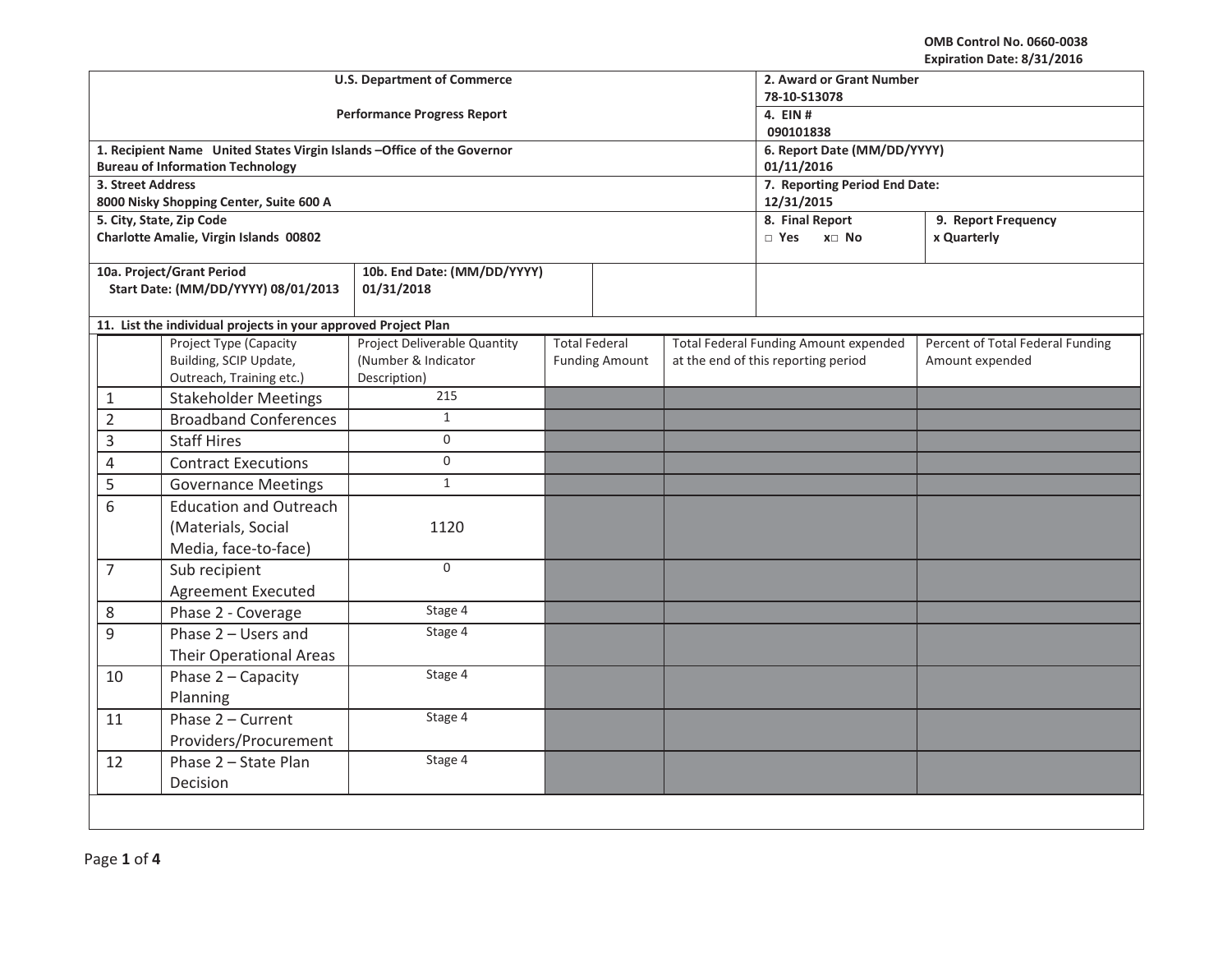**11a. Describe your progress meeting each major activity/milestone approved in the Baseline Report for this project; any challenges or obstacles encountered and mitigation strategies you have employed; planned major activities for the next quarter; and any additional project milestones or information.** 

Milestone Activities:

- e Attended SPOC meeting in Westminster, Colorado
- $\bullet$  FirstNetVI increased outreach efforts by distributing outreach materials and communicating FirstNet's mission to first responders and everyday citizens at local Public Safety events.
- $\bullet$ FirstNetVI participated at the "All Hazards Expo" on all three (3) islands hosted by the Virgin Islands Emergency Management Authority (VITEMA)
- $\bullet$  VITEMA conducted a full-scale maritime exercise in the St. Thomas-St. John district to test the first responder capabilities in managing a major incident at sea. A FirstNetVI rep was in attendance to document and record the capabilities in the Virgin Islands.
- Initiative Working Group (IWG) activated as of December 2016.

Planned Major activities for next quarter:

- $\bullet$ Hold Meeting with Governor and Legislative body
- Expand governance body to include non-profit organizations, as well as other public safety agencies
- xSchedule a minimum of four (4) Education and Outreach events
- $\bullet$ Hold Monthly Initiative Working Group Meetings (IWG)
- $\bullet$ Increase social media presence, reach minimum of 500 individuals by June 2016

Other activities:

- $\bullet$ Participated in monthly FirstNet Regional Meetings
- $\bullet$ Participated in SLIGP Quarterly Meetings

Conducted Outreach and Education

**11b. If the project team anticipates requesting any changes to the approved Baseline Report in the next quarter, describe those below. Note that any substantive changes to the Baseline Report must be approved by the Department of Commerce before implementation.** 

- xNo additional request for change is anticipated at this time. A revised baseline/expenditure plan was submitted to the SLIGP team in quarter ending 6/30/2015.
- $\bullet$  Due to scheduling conflicts, the Territory Wide Communication Interoperability Governing Board (TWCIGB) held one (1) governance meeting this quarter. However, FirstNetVI reached approximately 500 individuals via in person, telephone outreach and education sessions coupled with information materials distribution.

**11c. Provide any other information that would be useful to NTIA as it assesses this project's progress.** 

- $\bullet$ Utilizing the Initiative Working Group (IWG) remains a major focus for our FirstNet outreach efforts.
- xFirstNetVI is focused on preparations for the second round of consultations.

## **11d. Describe any success stories or best practices you have identified. Please be as specific as possible.**

- $\bullet$ Maintain relationships with established stakeholders. Provide periodic updates on project efforts.
- $\bullet$ Engage stakeholders to take lead roles in IWG

**12. Personnel** 

Page **2** of **4**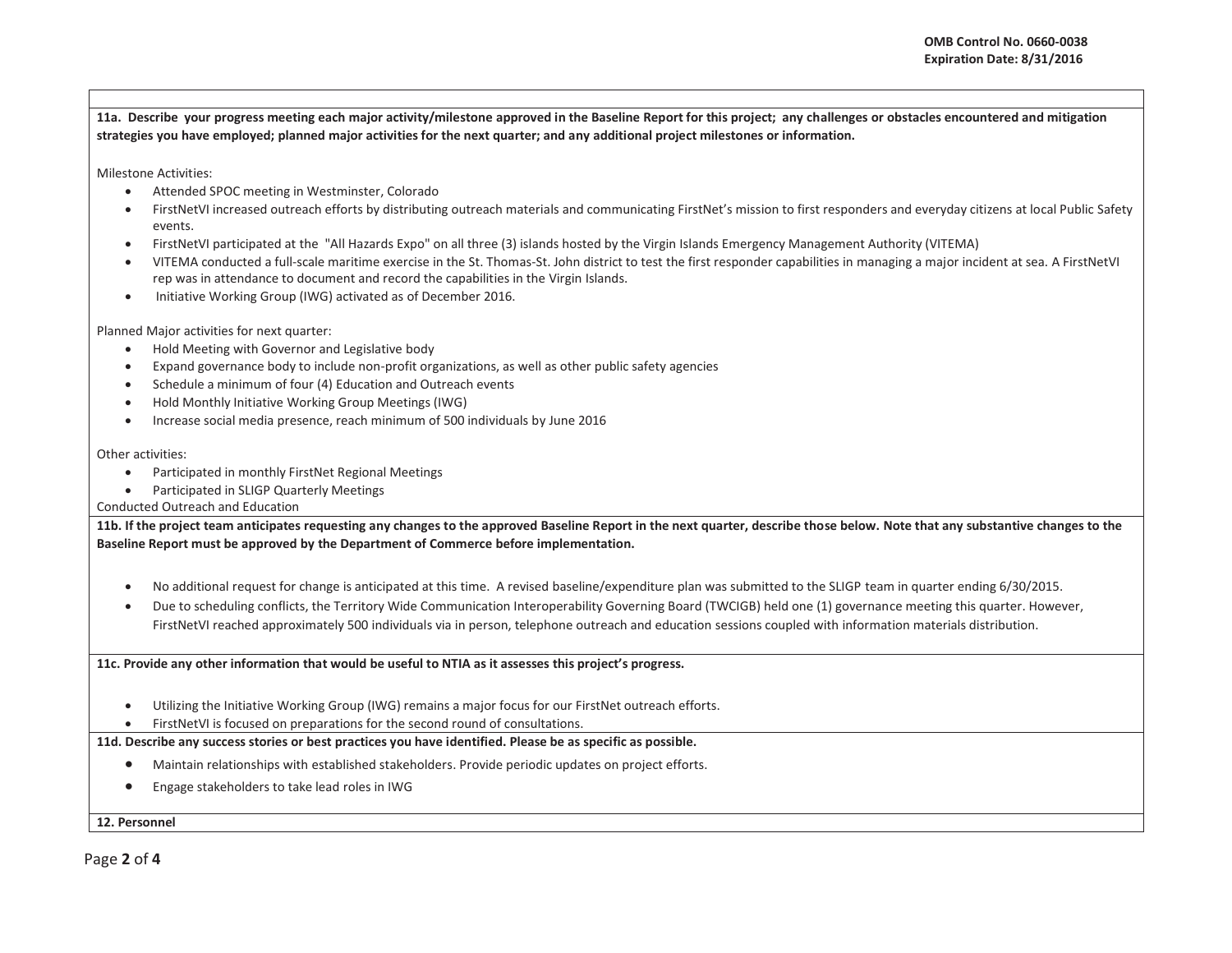**12a. If the project is not fully staffed, describe how any lack of staffing may impact the project's time line and when the project will be fully staffed.** 

• The 2015 grant extension coupled with the modified budget has revealed that budgetary constraints will only allow for the salaries of two Program Managers under the SLIGP grant until the end of the original grant term. SLIGP funds for personnel services and fringes will be exhausted prior to termination date of the Grant. Based on projections, current availability of funds will only sustain the two program managers until mid 2016. Subsequently, staffing will have to be reduced to one program manager due to the budget shortfall. Consideration for any available funding is being requested of NTIA in order to fulfill our staffing requirement throughout the term of the grant.

## **12b. Staffing Table**

| Job Title         | FTE % | <b>Project(s) Assigned</b>                                   | Change    |
|-------------------|-------|--------------------------------------------------------------|-----------|
| Program Manager 1 | 100%  | Program Management of SLIGP Grant as delineated above in 12a | No Change |
| Program Manager 2 | 100%  | Program Management of SLIGP Grant as delineated above in 12a | No Change |

Add RowRemove Row

## **13. Subcontracts (Vendors and/or Sub recipients)**

**13a. Subcontracts Table – Include all subcontractors. The totals from this table must equal the "Subcontracts Total" in Question 14f.** 

| Name | Subcontract Purpose | Type             | RFP/RFQ       | Contract | Start      | End        | Total Federal          | <b>Total Matching</b>  | Project and % Assigned |
|------|---------------------|------------------|---------------|----------|------------|------------|------------------------|------------------------|------------------------|
|      |                     | (Vendor/Subrec.) | <b>Issued</b> | Executed | Date       | Date       | <b>Funds Allocated</b> | <b>Funds Allocated</b> |                        |
|      |                     |                  | (Y/N)         | (Y/N)    |            |            |                        |                        |                        |
| TBD  | Cost for Wireless   | Vendor           |               | N        | <b>TBD</b> | <b>TBD</b> | \$5,072                | \$0                    | N/A                    |
|      | Technology          |                  |               |          |            |            |                        |                        |                        |
|      | Consultants         |                  |               |          |            |            |                        |                        |                        |

Add RowRemove Row

**13b. Describe any challenges encountered with vendors and/or sub recipients.** 

**The Bureau of Information Technology is not ready to begin this process. This task will be spearheaded by the Program Manager.**

**14. Budget Worksheet**